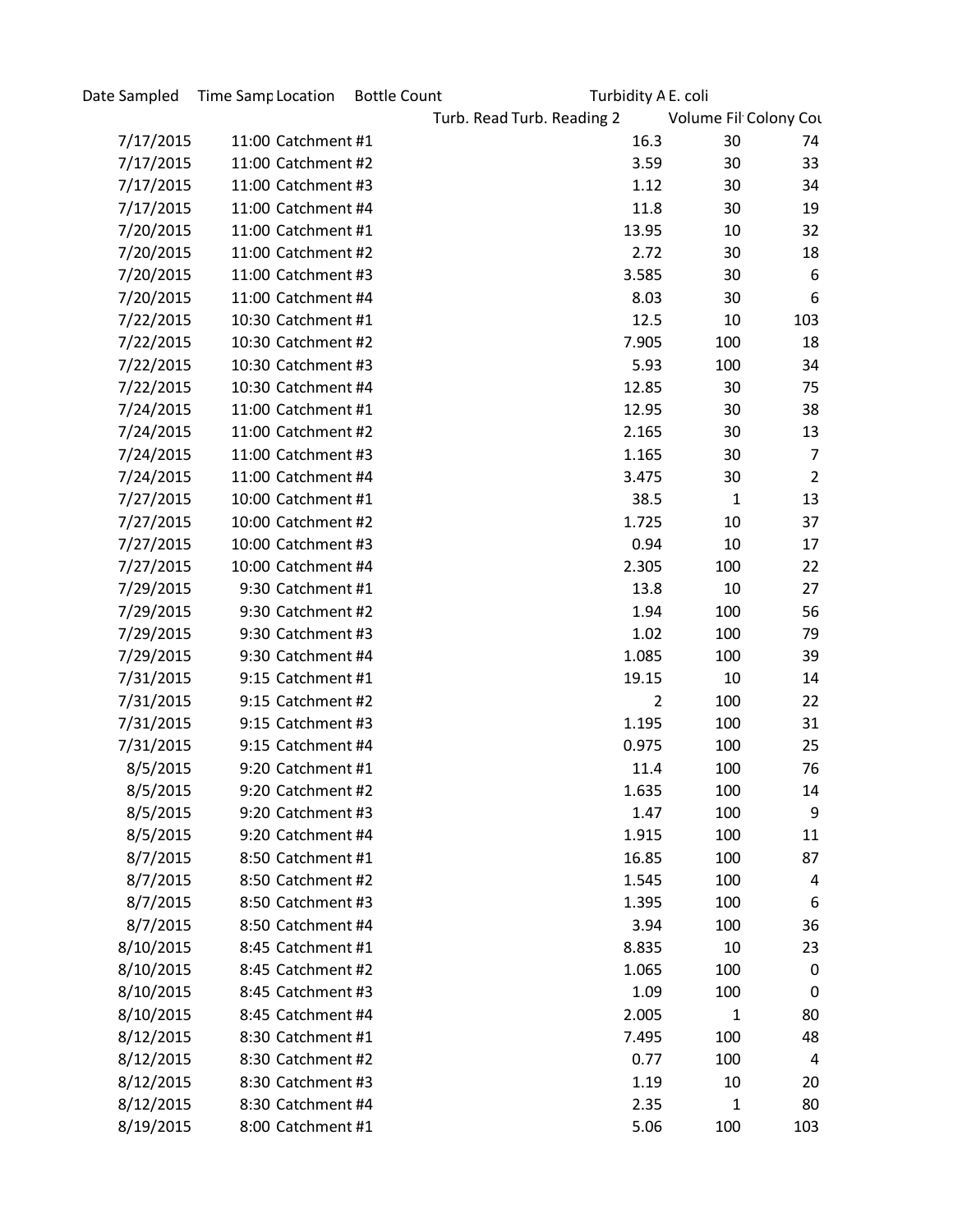| 8/19/2015 | 8:00 Catchment #2  |      |      | 1.07  | 100 | 1              |
|-----------|--------------------|------|------|-------|-----|----------------|
| 8/19/2015 | 8:00 Catchment #3  |      |      | 0.93  | 100 | 6              |
| 8/19/2015 | 8:00 Catchment #4  |      |      | 0.745 | 100 | $\mathbf{1}$   |
| 8/24/2015 | 10:30 Catchment #1 |      |      | 6.89  | 100 | 24             |
| 8/24/2015 | 10:30 Catchment #2 |      |      | 0.75  | 100 | $\overline{2}$ |
| 8/24/2015 | 10:30 Catchment #3 |      |      | 0.985 | 100 | 8              |
| 8/24/2015 | 10:30 Catchment #4 |      |      | 0.56  | 100 | $\mathbf{1}$   |
| 8/26/2015 | 9:30 Catchment #1  |      |      | 10.37 | 100 | 24             |
| 8/26/2015 | 9:30 Catchment #2  |      |      | 0.93  | 100 | 1              |
| 8/26/2015 | 9:30 Catchment #3  |      |      | 0.72  | 100 | $\mathbf{1}$   |
| 8/26/2015 | 9:30 Catchment #4  |      |      | 0.865 | 100 | $\mathbf{1}$   |
| 8/31/2015 | 9:45 Catchment #1  |      |      | 9.58  | 100 | 65             |
| 8/31/2015 | 9:45 Catchment #2  |      |      | 0.645 | 100 | 1              |
| 8/31/2015 | 9:45 Catchment #3  |      |      | 1.32  | 100 | $\mathbf 1$    |
| 8/31/2015 | 9:45 Catchment #4  |      |      | 0.805 | 100 | $\mathbf{1}$   |
| 9/2/2015  | 9:40 Catchment #1  |      |      | 8.7   | 100 | 32             |
| 9/2/2015  | 9:40 Catchment #2  |      |      | 0.935 | 150 | 6              |
| 9/2/2015  | 9:40 Catchment #3  |      |      | 0.975 | 150 | 4              |
| 9/2/2015  | 9:40 Catchment #4  |      |      | 0.835 | 150 | 39             |
| 9/14/2015 | 11:00 Catchment #1 |      |      | 37.2  | 10  | 59             |
| 9/14/2015 | 11:00 Catchment #2 |      |      | 3.295 | 100 | 54             |
| 9/14/2015 | 11:00 Catchment #3 |      |      | 2.725 | 100 | 29             |
| 9/14/2015 | 11:00 Catchment #4 |      |      | 2.805 | 100 | 69             |
| 9/28/2015 | 11:00 Catchment #1 |      |      | 8.51  | 100 | 57             |
| 9/28/2015 | 11:00 Catchment #2 |      |      | 0.98  | 100 | 1              |
| 9/28/2015 | 11:00 Catchment #3 |      |      | 0.605 | 100 | 1              |
| 9/28/2015 | 11:00 Catchment #4 |      |      | 0.745 | 100 | 6              |
| 9/30/2015 | 10:00 Catchment #1 |      |      | 5.925 | 100 | 38             |
| 9/30/2015 | 10:00 Catchment #2 |      |      | 0.445 | 100 | $\mathbf 1$    |
| 9/30/2015 | 10:00 Catchment #3 |      |      | 0.435 | 100 | $\mathbf{1}$   |
| 9/30/2015 | 10:00 Catchment #4 |      |      | 0.65  | 100 | $\mathbf{1}$   |
| 10/7/2015 | 10:00 Catchment #1 |      |      | 7.335 | 100 | 51             |
| 10/7/2015 | 10:00 Catchment #2 |      |      | 0.92  | 100 | 16             |
| 10/7/2015 | 10:00 Catchment #3 |      |      | 0.525 | 100 | 17             |
| 10/7/2015 | 10:00 Catchment #4 |      |      | 0.98  | 100 | 11             |
| 3/8/2016  | 11:00 Catchment #1 |      |      |       | 30  | 9              |
| 3/8/2016  | 11:00 Catchment #2 |      |      |       | 30  | $\mathbf 1$    |
| 3/8/2016  | 11:00 Catchment #3 |      |      |       | 30  | $\mathbf 1$    |
| 3/8/2016  | 11:00 Catchment #4 |      |      |       | 30  | $\mathbf 1$    |
| 3/18/2016 | 10:30 Catchment #1 | 34.6 | 34.9 | 34.75 | 100 | 40             |
| 3/18/2016 | 10:30 Catchment #2 | 2.9  | 2.6  | 2.75  | 100 | 3              |
| 3/18/2016 | 10:30 Catchment #3 | 1.5  | 1.5  | 1.5   | 100 | $\mathbf 1$    |
| 3/18/2016 | 10:30 Catchment #4 | 1.5  | 1.1  | 1.3   | 100 | $\mathbf 1$    |
| 3/28/2016 | 18:00 Catchment #1 |      |      | 1000  | 10  | 75             |
| 3/28/2016 | 18:00 Catchment #2 |      |      | 22.35 | 30  | 4              |
| 3/28/2016 | 18:00 Catchment #3 |      |      | 5.585 | 30  | 79             |
| 3/28/2016 | 18:00 Catchment #4 |      |      | 2.645 | 100 | $\overline{7}$ |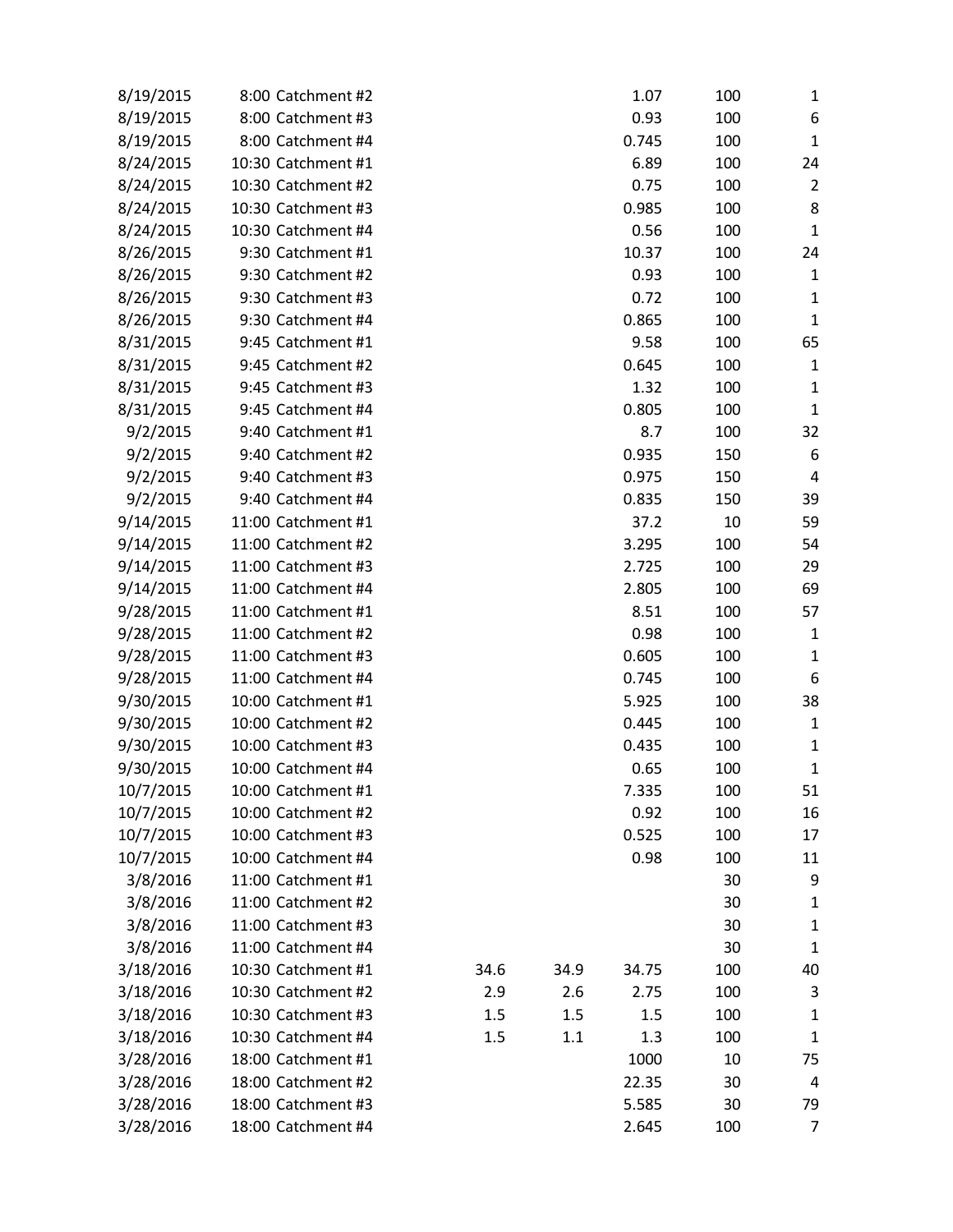| 3/28/2016 | 20:00 Catchment #1 |      |      | 1000  | 10  | 71             |
|-----------|--------------------|------|------|-------|-----|----------------|
| 3/28/2016 | 20:00 Catchment #2 |      |      | 27.45 | 30  | 8              |
| 3/28/2016 | 20:00 Catchment #3 |      |      | 6.575 | 100 | 10             |
| 3/28/2016 | 20:00 Catchment #4 |      |      | 4.07  | 100 | $\overline{2}$ |
| 3/28/2016 | 22:00 Catchment #1 |      |      | 948.5 | 10  | 61             |
| 3/28/2016 | 22:00 Catchment #2 |      |      | 32.55 | 10  | 38             |
| 3/28/2016 | 22:00 Catchment #3 |      |      | 5.335 | 30  | 70             |
| 3/28/2016 | 22:00 Catchment #4 |      |      |       |     |                |
| 3/29/2016 | 0:00 Catchment #1  |      |      | 938   | 10  | 75             |
| 3/29/2016 | 0:00 Catchment #2  |      |      | 36.25 | 30  | 4              |
| 3/29/2016 | 0:00 Catchment #3  |      |      | 6.575 | 100 | 6              |
| 3/29/2016 | 0:00 Catchment #4  |      |      | 2.87  | 100 | 3              |
| 3/29/2016 | 2:00 Catchment #1  |      |      | 869.5 | 10  | 50             |
| 3/29/2016 | 2:00 Catchment #2  |      |      | 39.35 | 30  | 7              |
| 3/29/2016 | 2:00 Catchment #3  |      |      | 7.88  | 100 | 6              |
| 3/29/2016 | 2:00 Catchment #4  |      |      | 4.68  | 100 | 3              |
| 3/29/2016 | 4:00 Catchment #1  |      |      | 842.5 | 10  | 55             |
| 3/29/2016 | 4:00 Catchment #2  |      |      | 43.1  | 30  | 8              |
| 3/29/2016 | 4:00 Catchment #3  |      |      | 10.8  | 100 | 15             |
| 3/29/2016 | 4:00 Catchment #4  |      |      | 3.15  | 100 | $\mathbf 1$    |
| 3/29/2016 | 9:00 Catchment #1  |      |      | 759   | 10  | 73             |
| 3/29/2016 | 9:00 Catchment #2  |      |      | 46.3  | 30  | 11             |
| 3/29/2016 | 9:00 Catchment #3  |      |      | 14.35 | 100 | 16             |
| 3/29/2016 | 9:00 Catchment #4  |      |      | 4.405 | 100 | $\overline{7}$ |
| 4/12/2016 | 12:30 Catchment #1 | 70.7 | 69.4 | 70.05 | 30  | 41             |
| 4/12/2016 | 12:30 Catchment #2 | 9.67 | 9.57 | 9.62  | 100 | $\overline{2}$ |
| 4/12/2016 | 12:30 Catchment #3 | 3.85 | 3.72 | 3.785 | 100 | $\mathbf 1$    |
| 4/12/2016 | 12:30 Catchment #4 | 1.94 | 2.03 | 1.985 | 100 | $\mathbf 1$    |
| 4/22/2016 | 11:30 Catchment #1 | 50.6 | 46.9 | 48.75 | 30  | 49             |
| 4/22/2016 | 11:30 Catchment #2 | 2.41 | 2.65 | 2.53  | 100 | $\overline{2}$ |
| 4/22/2016 | 11:30 Catchment #3 | 2.22 | 1.32 | 1.77  | 100 | 3              |
| 4/22/2016 | 11:30 Catchment #4 | 1.84 | 0.99 | 1.415 | 100 | $\mathbf{1}$   |
| 5/6/2016  | 12:30 Catchment #1 | 34.8 | 35.3 | 35.05 | 100 | 54             |
| 5/6/2016  | 12:30 Catchment #2 | 1.79 | 1.63 | 1.71  | 100 | 1              |
| 5/6/2016  | 12:30 Catchment #3 | 4.44 | 4.26 | 4.35  | 100 | 8              |
| 5/6/2016  | 12:30 Catchment #4 | 12.5 | 12.7 | 12.6  | 100 | 51             |
| 5/19/2016 | 11:45 Catchment #1 | 9.6  | 9.11 | 9.355 | 30  | 24             |
| 5/19/2016 | 11:45 Catchment #2 | 1.23 | 1.24 | 1.235 | 100 | $\mathbf{1}$   |
| 5/19/2016 | 11:45 Catchment #3 | 0.62 | 0.57 | 0.595 | 100 | $\overline{2}$ |
| 5/19/2016 | 11:45 Catchment #4 | 2.52 | 2.66 | 2.59  | 100 | 5              |
| 5/24/2016 | 11:30 Catchment #1 | 8.84 | 9.25 | 9.045 | 30  | 19             |
| 5/24/2016 | 11:30 Catchment #2 | 0.9  | 0.87 | 0.885 | 100 | $\mathbf{1}$   |
| 5/24/2016 | 11:30 Catchment #3 | 0.71 | 0.52 | 0.615 | 100 | 3              |
| 5/24/2016 | 11:30 Catchment #4 | 1.89 | 1.75 | 1.82  | 100 | 5              |
| 6/30/2016 | 10:30 Catchment #1 | 80.1 | 74.7 | 77.4  | 30  | 60             |
| 6/30/2016 | 10:30 Catchment #2 | 24.4 | 23.5 | 23.95 | 100 | 29             |
| 6/30/2016 | 10:30 Catchment #3 | 3.9  | 3.6  | 3.75  | 100 | 26             |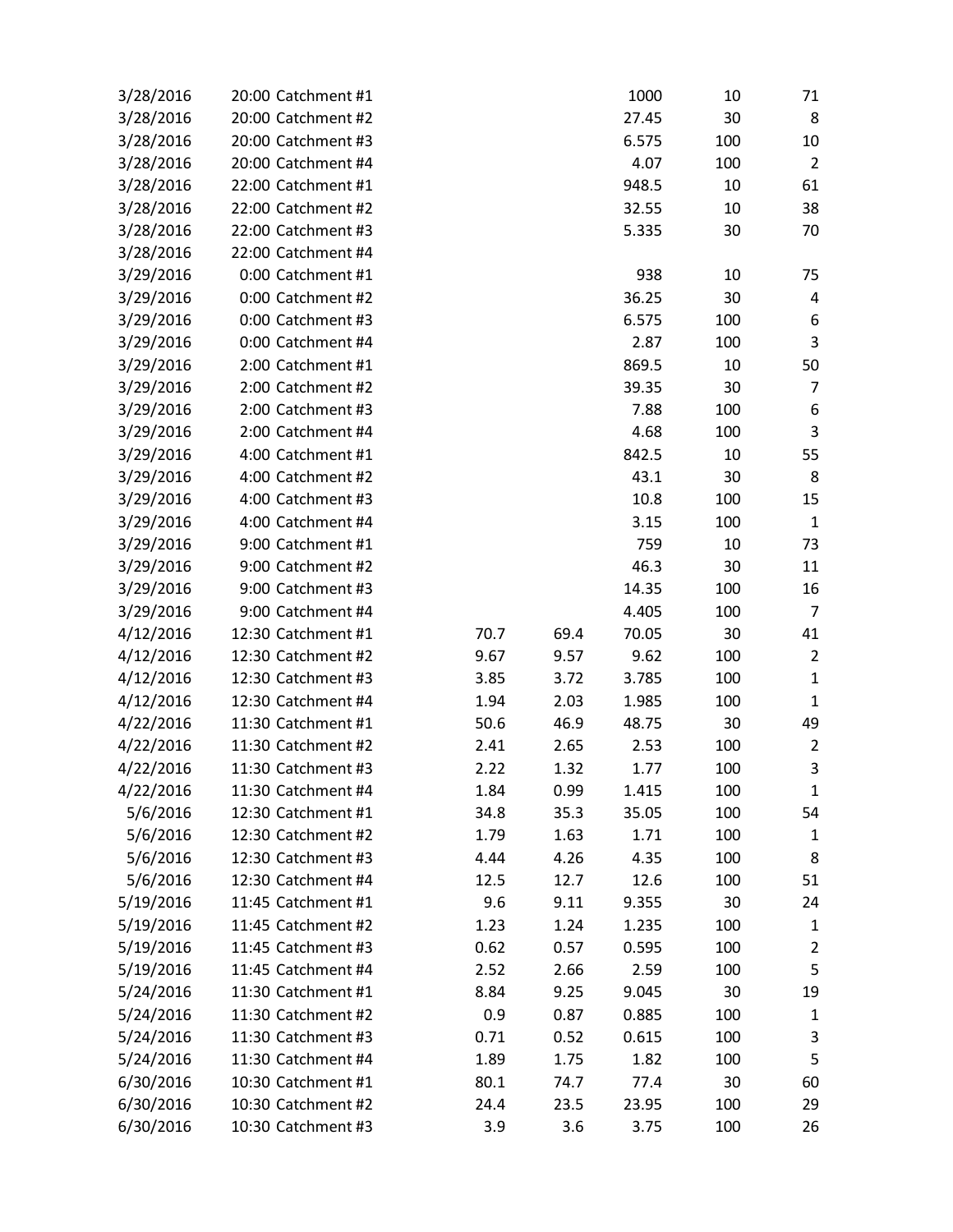| 6/30/2016  | 10:30 Catchment #4 | 6.7          | 5.3            | 6              | 100 | 14             |
|------------|--------------------|--------------|----------------|----------------|-----|----------------|
| 8/5/2016   | 12:20 Catchment #1 | 21.2         | 21             | 21.1           | 30  | 51             |
| 8/5/2016   | 12:20 Catchment #2 | 0.9          | 0.9            | 0.9            | 100 | 33             |
| 8/5/2016   | 12:20 Catchment #3 | 1.3          | 1.1            | 1.2            | 100 | 41             |
| 8/5/2016   | 12:20 Catchment #4 | 0.9          | 0.9            | 0.9            | 100 | 47             |
| 8/30/2016  | 11:00 Catchment #1 | 45           | 47             | 46             | 10  | 39             |
| 8/30/2016  | 11:00 Catchment #2 | 7            | $\overline{7}$ | $\overline{7}$ | 100 | 64             |
| 8/30/2016  | 11:00 Catchment #3 | 3            | 3              | 3              | 100 | 53             |
| 8/30/2016  | 11:00 Catchment #4 | $\mathbf{1}$ | $\mathbf{1}$   | $\mathbf{1}$   | 100 | 35             |
| 9/8/2016   | 12:00 Catchment #1 | 27.6         | 29.7           | 28.65          | 30  | 11             |
| 9/8/2016   | 12:00 Catchment #2 | 5.4          | 5.4            | 5.4            | 100 | $\overline{2}$ |
| 9/8/2016   | 12:00 Catchment #3 | 1.73         | 1.62           | 1.675          | 100 | $\overline{2}$ |
| 9/8/2016   | 12:00 Catchment #4 | 1.23         | 1.3            | 1.265          | 100 | 3              |
| 9/15/2016  | 11:30 Catchment #1 | 25.9         | 25.7           | 25.8           | 30  | 16             |
| 9/15/2016  | 11:30 Catchment #2 | 3.87         | 3.87           | 3.87           | 100 | $\overline{2}$ |
| 9/15/2016  | 11:30 Catchment #3 | 1.58         | 0.97           | 1.275          | 100 | 4              |
| 9/15/2016  | 11:30 Catchment #4 | 2.97         | 2.66           | 2.815          | 100 | 15             |
| 9/30/2016  | 10:00 Catchment #1 | 28           | 28.7           | 28.35          | 3   | 53             |
| 9/30/2016  | 10:00 Catchment #2 | 2.2          | 1.5            | 1.85           | 10  | 41             |
| 9/30/2016  | 10:00 Catchment #3 | 1.1          | $\mathbf{1}$   | 1.05           | 30  | 32             |
| 9/30/2016  | 10:00 Catchment #4 | 15.6         | 14.9           | 15.25          | 10  | 122            |
| 10/11/2016 | 8:30 Catchment #1  | 21.3         | 21.9           | 21.6           | 30  | 12             |
| 10/11/2016 | 8:30 Catchment #2  | 0.8          | 0.8            | 0.8            | 100 | 6              |
| 10/11/2016 | 8:30 Catchment #3  | 0.7          | 0.7            | 0.7            | 100 | $\mathbf{1}$   |
| 10/11/2016 | 8:30 Catchment #4  | 0.6          | 0.7            | 0.65           | 100 | $\mathbf{1}$   |
| 10/18/2016 | 8:30 Catchment #1  | 21.4         | 22.2           | 21.8           | 30  | 19             |
| 10/18/2016 | 8:30 Catchment #2  | 1.1          | 1.7            | 1.4            | 100 | $\mathbf{1}$   |
| 10/18/2016 | 8:30 Catchment #3  | 1.8          | 1.3            | 1.55           | 100 | 6              |
| 10/18/2016 | 8:30 Catchment #4  | 1.7          | $\mathbf{1}$   | 1.35           | 100 | $\sqrt{4}$     |
| 11/11/2016 | 12:00 Catchment #1 | 16.7         | 16             | 16.35          | 30  | 47             |
| 11/11/2016 | 12:00 Catchment #2 | 0.8          | 0.7            | 0.75           | 100 | 3              |
| 11/11/2016 | 12:00 Catchment #3 | 0.5          | 0.5            | 0.5            | 100 | 1              |
| 11/11/2016 | 12:00 Catchment #4 | 7.5          | 7.6            | 7.55           | 30  | 53             |
| 3/29/2017  | 10:30 Catchment #1 | 56           | 51             | 53.5           | 30  | 23             |
| 3/29/2017  | 10:30 Catchment #2 | 1.08         | 1.32           | 1.2            | 100 | $\overline{2}$ |
| 3/29/2017  | 10:30 Catchment #3 | 0.83         | 0.85           | 0.84           | 100 | $\overline{2}$ |
| 3/29/2017  | 10:30 Catchment #4 | 0.76         | 0.44           | 0.6            | 100 | $\overline{2}$ |
| 4/5/2017   | 10:30 Catchment #1 | 76.4         | 74.6           | 75.5           | 30  | 45             |
| 4/5/2017   | 10:30 Catchment #2 | 5.6          | 5.17           | 5.385          | 100 | 1              |
| 4/5/2017   | 10:30 Catchment #3 | 1.64         | 1.82           | 1.73           | 100 | 1              |
| 4/5/2017   | 10:30 Catchment #4 | 0.79         | 0.92           | 0.855          | 100 | 1              |
| 4/19/2017  | 10:30 Catchment #1 | 40.9         | 41.7           | 41.3           | 100 | 74             |
| 4/19/2017  | 10:30 Catchment #2 | 2.06         | 1.71           | 1.885          | 100 | 3              |
| 4/19/2017  | 10:30 Catchment #3 | 0.95         | 0.62           | 0.785          | 100 | 2              |
| 4/19/2017  | 10:30 Catchment #4 | 0.99         | 0.79           | 0.89           | 100 | $\mathbf 1$    |
| 5/4/2017   | 10:15 Catchment #1 | 30.4         | 31.2           | 30.8           | 10  | 33             |
| 5/4/2017   | 10:15 Catchment #2 | 1.57         | 1.73           | 1.65           | 100 | 9              |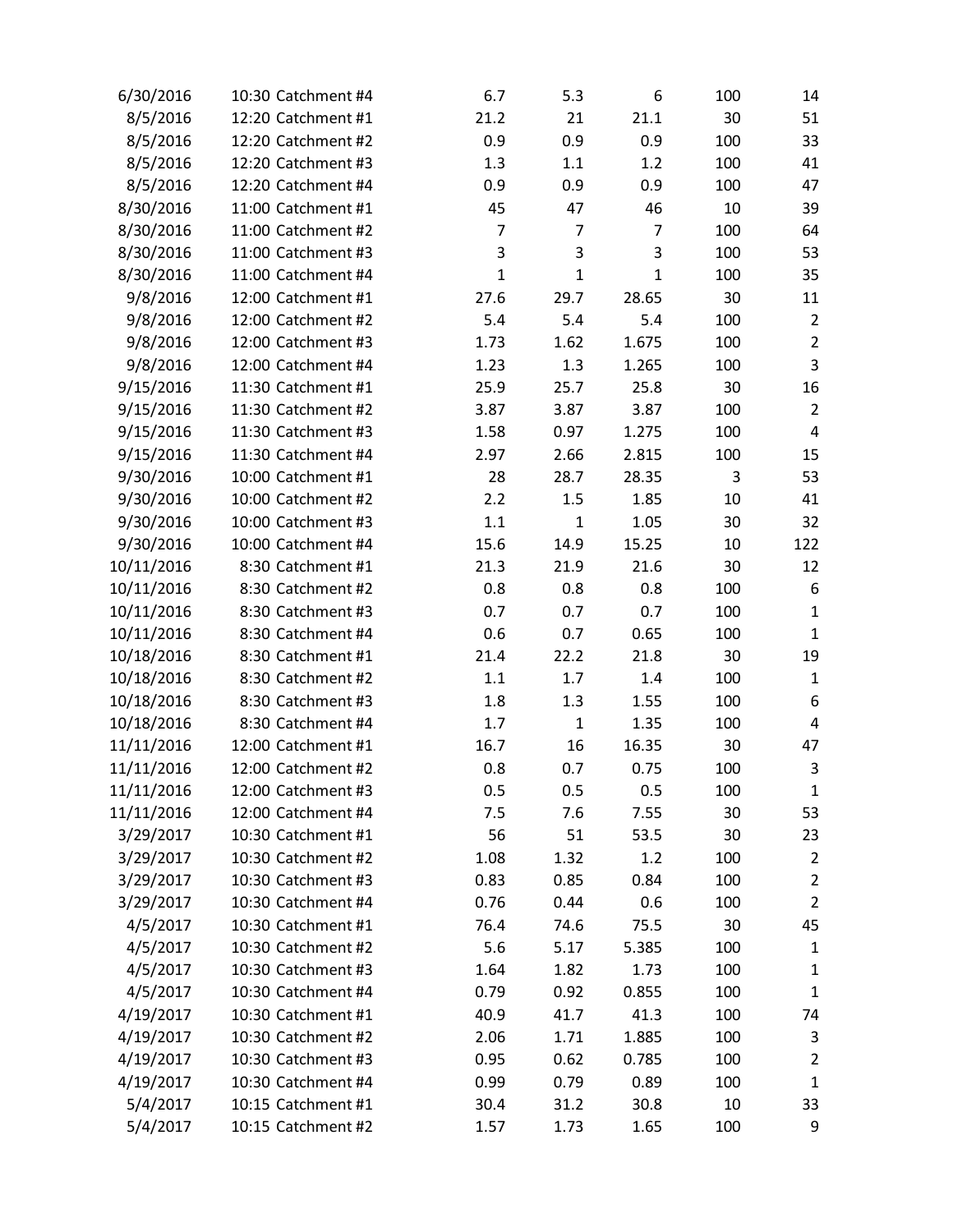| 5/4/2017  | 10:15 Catchment #3 | 0.78 | 0.76           | 0.77  | 100 | 6              |
|-----------|--------------------|------|----------------|-------|-----|----------------|
| 5/4/2017  | 10:15 Catchment #4 | 47.2 | 45.1           | 46.15 | 30  | 77             |
| 6/29/2017 | 12:00 Catchment #1 | 23.8 | 23.5           | 23.65 | 10  | 36             |
| 6/29/2017 | 12:00 Catchment #2 | 0.76 | 0.88           | 0.82  | 10  | 21             |
| 6/29/2017 | 12:00 Catchment #3 | 2.05 | $\overline{2}$ | 2.025 | 100 | $\overline{2}$ |
| 6/29/2017 | 12:00 Catchment #4 | 0.66 | 0.67           | 0.665 | 100 | 16             |
| 7/7/2017  | 11:00 Catchment #1 | 20.9 | 19.9           | 20.4  | 10  | 66             |
| 7/7/2017  | 11:00 Catchment #2 | 0.96 | 0.77           | 0.865 | 100 | 10             |
| 7/7/2017  | 11:00 Catchment #3 | 0.68 | 0.65           | 0.665 | 10  | 57             |
| 7/7/2017  | 11:00 Catchment #4 | 1.1  | 1.16           | 1.13  | 100 | 16             |
| 7/14/2017 | 12:15 Catchment #1 | 41.9 | 42.8           | 42.35 | 10  | 37             |
| 7/14/2017 | 12:15 Catchment #2 | 1.02 | 0.95           | 0.985 | 130 | 101            |
| 7/14/2017 | 12:15 Catchment #3 | 0.68 | 0.67           | 0.675 | 100 | 54             |
| 7/14/2017 | 12:15 Catchment #4 | 1.45 | 1.32           | 1.385 | 100 | 23             |
| 7/21/2017 | 11:30 Catchment #1 | 37.3 | 37.5           | 37.4  | 10  | 42             |
| 7/21/2017 | 11:30 Catchment #2 | 2.06 | 1.35           | 1.705 | 30  | 45             |
| 7/21/2017 | 11:30 Catchment #3 | 0.72 | 0.8            | 0.76  | 30  | 39             |
| 7/21/2017 | 11:30 Catchment #4 | 42.6 | 42.1           | 42.35 | 10  | 80             |
| 8/4/2017  | 11:15 Catchment #1 | 44.5 | 44.4           | 44.45 | 30  | 40             |
| 8/4/2017  | 11:15 Catchment #2 | 6.23 | 5.25           | 5.74  | 100 | 49             |
| 8/4/2017  | 11:15 Catchment #3 | 0.67 | 0.72           | 0.695 | 100 | 6              |
| 8/4/2017  | 11:15 Catchment #4 | 2.91 | 2.76           | 2.835 | 30  | 30             |
| 8/10/2017 | 12:45 Catchment #1 | 26.3 | 26.5           | 26.4  | 30  | 37             |
| 8/10/2017 | 12:45 Catchment #2 | 5.56 | 5.42           | 5.49  | 100 | $\mathbf{1}$   |
| 8/10/2017 | 12:45 Catchment #3 | 5.19 | 4.88           | 5.035 | 100 | 3              |
| 8/10/2017 | 12:45 Catchment #4 | 5.03 | 5.38           | 5.205 | 30  | $\mathbf{1}$   |
| 8/16/2017 | 11:00 Catchment #1 | 26.8 | 30             | 28.4  | 30  | 12             |
| 8/16/2017 | 11:00 Catchment #2 | 6.84 | 6.53           | 6.685 | 100 | $\mathbf{1}$   |
| 8/16/2017 | 11:00 Catchment #3 | 4.05 | 4.28           | 4.165 | 100 | $\mathbf 1$    |
| 8/16/2017 | 11:00 Catchment #4 | 5.31 | 5.55           | 5.43  | 100 | $\overline{4}$ |
| 8/25/2017 | 10:30 Catchment #1 | 26.2 | 28.5           | 27.35 | 30  | 13             |
| 8/25/2017 | 10:30 Catchment #2 | 7.37 | 7.13           | 7.25  | 30  | 29             |
| 8/25/2017 | 10:30 Catchment #3 | 1.88 | 1.84           | 1.86  | 100 | 1              |
| 8/25/2017 | 10:30 Catchment #4 | 9.42 | 9.66           | 9.54  | 30  | 4              |
| 9/1/2017  | 10:30 Catchment #1 | 25.6 | 22.6           | 24.1  | 30  | 72             |
| 9/1/2017  | 10:30 Catchment #2 | 2.72 | 2.83           | 2.775 | 10  | 34             |
| 9/1/2017  | 10:30 Catchment #3 | 4.02 | 3.98           | 4     | 10  | 51             |
| 9/1/2017  | 10:30 Catchment #4 | 4.72 | 4.79           | 4.755 | 10  | 75             |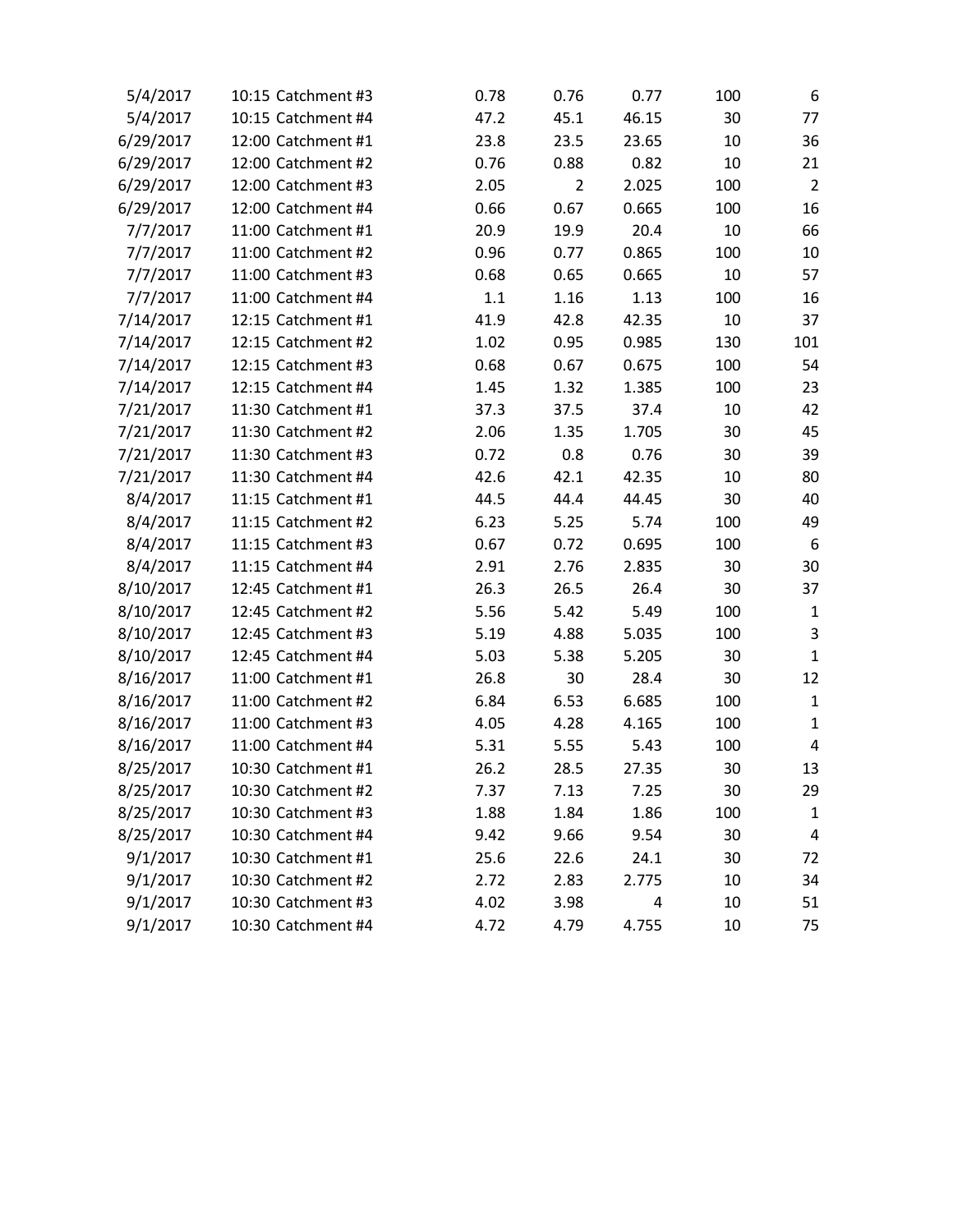T.S.S. (mg/ Total Disso Total Phos<sub>l</sub> Discharge (Initial Filter Final Filter Volume Filtered (mL)

| cfu/100mL<br>246.6667 | 18             | 0.0654           | 0.094434             | 115        | 0.1273 | 0.1282           | 50       |
|-----------------------|----------------|------------------|----------------------|------------|--------|------------------|----------|
| 110                   | 6              | 0.008            | 0.043255             | 115        | 0.1286 | 0.1289           | 50       |
| 113.3333              | 8              | 0.008            | 0.001918             | 115        | 0.1272 | 0.1276           | 50       |
| 63.33333              | 14             | 0.0474           | 0.086561             | 115        | 0.1264 | 0.1271           | 50       |
|                       |                |                  |                      |            |        |                  |          |
| 320<br>60             | 18<br>8        | 0.114            | 0.314897<br>0.076718 | 115        | 0.1261 | 0.127            | 50<br>50 |
| 20                    | $\overline{2}$ | 0.0092<br>0.0092 | 0.023571             | 115<br>115 | 0.1265 | 0.1269<br>0.1264 | 50       |
| 20                    | 32             |                  | 0.118055             |            | 0.1263 |                  |          |
|                       |                | 0.0525           | 0.127745             | 115        | 0.1286 | 0.1302<br>0.1284 | 50       |
| 1030                  | 48             | 0.0367           |                      | 115        | 0.126  |                  | 50       |
| 18                    | 58             | 0.0083           | 0.056758             | 115        | 0.1295 | 0.1324           | 50       |
| 34                    | 32             | 0                | 0.04887              | 115        | 0.1268 | 0.1284           | 50       |
| 250                   | 18             | 0.0541           | 0.113942             | 115        | 0.1284 | 0.1293           | 50       |
| 126.6667              | 56             | 0.0804           | 0.131689             | 115        | 0.1257 | 0.1285           | 50       |
| 43.33333              | 6              | 0.013            | 0.04887              | 115        | 0.1274 | 0.1277           | 50       |
| 23.33333              | $\overline{4}$ | 0.0082           | 0.02718              | 115        | 0.1279 | 0.1281           | 50       |
| 6.666667              | 6              | 0.0499           | 0.082392             | 115        | 0.1269 | 0.1272           | 50       |
| 1300                  | 52             | 0.0684           | 0.153379             | 115        | 0.1264 | 0.129            | 50       |
| 370                   | 10             | 0.023            | 0.050842             | 115        | 0.1279 | 0.1284           | 50       |
| 170                   | 6              | 0.01             | 0.033095             | 115        | 0.128  | 0.1283           | 50       |
| 22                    | 10             | 0.0489           | 0.070561             | 115        | 0.1142 | 0.1147           | 50       |
| 270                   | 28             | 0.0253           | 0.098806             | 115        | 0.1271 | 0.1285           | 50       |
| 56                    | $\overline{2}$ | 0.008            | 0.038013             | 115        | 0.1308 | 0.1309           | 50       |
| 79                    | $\overline{2}$ | 0                | 0.020363             | 115        | 0.1106 | 0.1107           | 50       |
| 39                    | 8              | 0.03             | 0.05174              | 115        | 0.1264 | 0.1268           | 50       |
| 140                   | 28             | 0.029            | 0.104689             | 115        | 0.126  | 0.1274           | 50       |
| 22                    | 6              | 0.0132           | 0.038013             | 115        | 0.1268 | 0.1271           | 50       |
| 31                    | 16             | 0.0021           | 0.020363             | 115        | 0.1275 | 0.1283           | 50       |
| 25                    | 12             | 0                | 0.022324             | 115        | 0.1276 | 0.1282           | 50       |
| 76                    | 18             | 0.0764           | 0.100767             | 115        | 0.1256 | 0.1265           | 50       |
| 14                    | 6              | 0.0331           | 0.038013             | 115        | 0.1287 | 0.129            | 50       |
| 9                     | $\overline{2}$ | 0.0207           | 0.024285             | 115        | 0.127  | 0.1271           | 50       |
| 11                    | 12             | 0.0222           | 0.008597             | 115        | 0.1271 | 0.1277           | 50       |
| 87                    | 20             | 0.0372           | 0.092923             | 115        | 0.1263 | 0.1273           | 50       |
| 4                     | 12             | 0.0218           | 0.043896             | 115        | 0.1253 | 0.1259           | 50       |
| 6                     | 18             | 0.0096           | 0.075273             | 115        | 0.1296 | 0.1305           | 50       |
| 36                    | 14             | 0.0341           | 0.067429             | 115        | 0.1267 | 0.1274           | 50       |
| 230                   | 24             | 0.0156           | 0.079195             | 115        | 0.127  | 0.1282           | 50       |
| 0                     | $\overline{2}$ | 0.022            | 0.034091             | 115        | 0.1279 | 0.128            | 50       |
| 0                     | 4              | 0.0076           | 0.016441             | 115        | 0.1297 | 0.1299           | 50       |
| 8000                  | 4              | 0.0316           | 0.045857             | 115        | 0.1293 | 0.1295           | 50       |
| 48                    | 14             | 0.0177           | 0.053184             | 115        | 0.1183 | 0.119            | 50       |
| 4                     | 6              | 0.0209           | 0.002911             | 115        | 0.1287 | 0.129            | 50       |
| 200                   | 14             | 0.0113           | 0.025953             | 115        | 0.1268 | 0.1275           | 50       |
| 8000                  | 8              | 0.0193           | 0.059468             | 115        | 0.1295 | 0.1299           | 50       |
| 103                   | 30             | 0.0346           | 0.126499             | 115        | 0.1245 | 0.126            | 50       |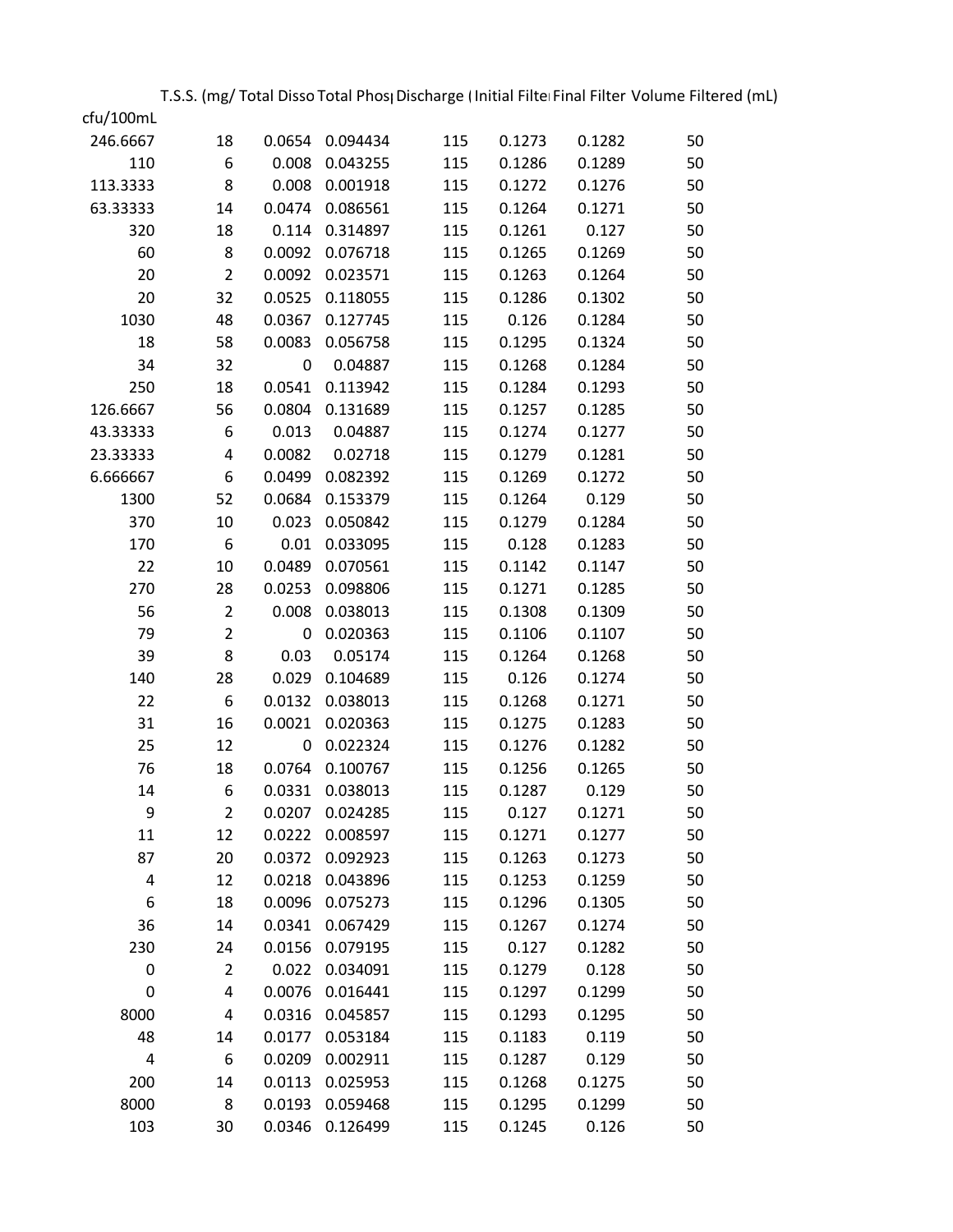| $\mathbf{1}$   | 16  | 0.0378   | 0.032237 | 115 | 0.1277 | 0.1285 | 50 |
|----------------|-----|----------|----------|-----|--------|--------|----|
| 6              | 10  | 0.0201   | 0.059468 | 115 | 0.1266 | 0.1271 | 50 |
| 1              | 22  | 0.0104   | 0.013384 | 115 | 0.1271 | 0.1282 | 50 |
| 24             | 20  | 0.0176   | 0.057373 | 115 | 0.1266 | 0.1276 | 50 |
| $\overline{2}$ | 8   | 0.0211   | 0.032237 | 115 | 0.1302 | 0.1306 | 50 |
| 8              | 10  | 0.0056   | 0.044805 | 115 | 0.1261 | 0.1266 | 50 |
| $\mathbf{1}$   | 8   | 0.0022   | 0.021763 | 115 | 0.115  | 0.1154 | 50 |
| 24             | 16  | 0.0156   | 0.067847 | 115 | 0.1164 | 0.1172 | 50 |
| $\mathbf{1}$   | 10  | 0        | 0.009195 | 115 | 0.127  | 0.1275 | 50 |
| $\mathbf 1$    | 12  | 0.0224   | 0.01129  | 115 | 0.128  | 0.1286 | 50 |
| $\mathbf 1$    | 6   | 0.0087   | 0.015479 | 115 | 0.1265 | 0.1268 | 50 |
| 65             | 12  | 0.0437   | 0.076226 | 115 | 0.1274 | 0.128  | 50 |
| $\mathbf 1$    | 8   | 0.0659   | 0.025953 | 115 | 0.1267 | 0.1271 | 50 |
| $\mathbf 1$    | 14  | 0.0591   | 0.009195 | 115 | 0.1281 | 0.1288 | 50 |
| $\mathbf{1}$   | 10  | 0.0266   | 0.023858 | 115 | 0.1266 | 0.1271 | 50 |
| 32             | 26  | 0.042511 | 0.101065 | 115 | 0.1274 | 0.1287 | 50 |
| 4              | 12  | 0.037719 | 0.063794 | 115 | 0.1268 | 0.1274 | 50 |
| 2.666667       | 8   | 0.028137 | 0.032113 | 115 | 0.1083 | 0.1087 | 50 |
| 26             | 4   | 0.028137 | 0.037704 | 115 | 0.1291 | 0.1293 | 50 |
| 590            | 18  | 0.093483 | 0.122962 | 115 | 0.1154 | 0.1163 | 50 |
| 54             | 0   | 0.035923 | 0.064589 | 115 | 0.1174 | 0.1174 | 50 |
| 29             | 6   | 0.01034  | 0.011865 | 115 | 0.1257 | 0.126  | 50 |
| 69             | 8   | 0.015137 | 0.015631 | 115 | 0.1241 | 0.1245 | 50 |
| 57             | 16  | 0.030333 | 0.047642 | 115 | 0.1267 | 0.1275 | 50 |
| $\mathbf 1$    | 6   | 0.025628 | 0.030695 | 115 | 0.1101 | 0.1104 | 50 |
| $\mathbf 1$    | 0   | 0.013082 | 0.011865 | 115 | 0.1102 | 0.1102 | 50 |
| 6              | 2   | 0.008377 | 0.011865 | 115 | 0.1208 | 0.1209 | 50 |
| 38             | 8   | 0.024818 | 0.041993 | 115 | 0.113  | 0.1134 | 50 |
| $\mathbf{1}$   | 0   | 0.026409 | 0.034461 | 115 | 0.1153 | 0.1153 | 50 |
| 1              | 6   | 0.01686  | 0.02128  | 115 | 0.1141 | 0.1144 | 50 |
| 1              | 4   | 0.012086 | 0.030695 | 115 | 0.1286 | 0.1288 | 50 |
| 51             | 6   | 0.022287 | 0.041993 | 115 | 0.1264 | 0.1267 | 50 |
| 16             | 8   | 0.019142 | 0.02128  | 115 | 0.1282 | 0.1286 | 50 |
| 17             | 2   | 0.008134 | 0.000567 | 115 | 0.1283 | 0.1284 | 50 |
| 11             | 8   | 0.004988 | 0.011865 | 115 | 0.1249 | 0.1253 | 50 |
| 30             | 22  | 0.036422 | 0.079685 | 115 | 0.1142 | 0.1153 | 50 |
| 3.333333       | 6   | 0.027377 | 0.047922 | 115 | 0.1253 | 0.1256 | 50 |
| 3.333333       | 8   | 0.019839 | 0.042317 | 115 | 0.1141 | 0.1145 | 50 |
| 3.333333       | 4   | 0.012301 | 0.031106 | 115 | 0.1252 | 0.1254 | 50 |
| 40             | 40  | 0.034079 | 0.103974 | 115 | 0.1119 | 0.1139 | 50 |
| 3              | 6   | 0.031081 | 0.04979  | 115 | 0.1182 | 0.1185 | 50 |
| 1              | 10  | 0.019089 | 0.032975 | 115 | 0.1257 | 0.1262 | 50 |
| $\mathbf{1}$   | 8   | 0.011593 | 0.034843 | 115 | 0.119  | 0.1194 | 50 |
| 750            | 428 | 0.197538 | 0.541129 | 115 | 0.1103 | 0.1317 | 50 |
| 13.33333       | 18  | 0.037576 | 0.075042 | 115 | 0.1218 | 0.1227 | 50 |
| 263.3333       | 8   | 0.022045 | 0.036638 | 115 | 0.1263 | 0.1267 | 50 |
| 7              | 6   | 0.015833 | 0.026164 | 115 | 0.1108 | 0.1111 | 50 |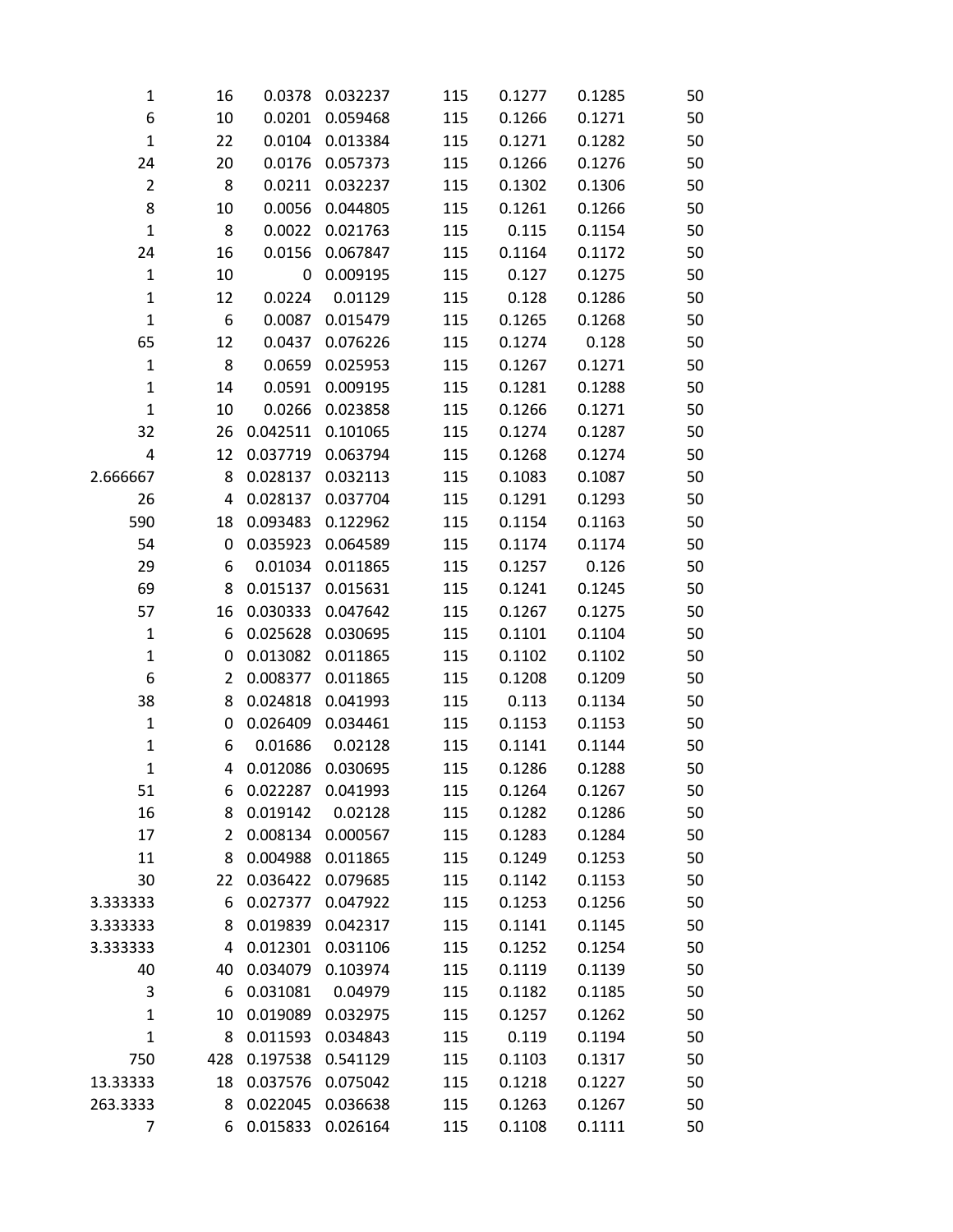| 710            | 430            | 0.155606 | 0.570805          | 115 | 0.1104 | 0.1319 | 50 |
|----------------|----------------|----------|-------------------|-----|--------|--------|----|
| 26.66667       | 24             | 0.025152 | 0.033146          | 115 | 0.1256 | 0.1268 | 50 |
| 10             | 16             | 0.023598 | 0.034892          | 115 | 0.1116 | 0.1124 | 50 |
| $\overline{2}$ | 16             | 0.01428  | 0.024418          | 115 | 0.1263 | 0.1271 | 50 |
| 610            | 404            | 0.147841 | 0.595244          | 115 | 0.122  | 0.1422 | 50 |
| 380            | 26             | 0.029811 | 0.059331          | 115 | 0.1252 | 0.1265 | 50 |
| 233.3333       | 10             | 0.020492 | 0.033146          | 115 | 0.1155 | 0.116  | 50 |
|                |                |          |                   | 115 |        |        |    |
| 750            | 398            | 0.077955 | 0.474794          | 115 | 0.1151 | 0.135  | 50 |
| 13.33333       | 28             | 0.028258 | 0.068059          | 115 | 0.1278 | 0.1292 | 50 |
| 6              | 4              | 0.022045 | 0.040129          | 115 | 0.1263 | 0.1265 | 50 |
| 3              | $\overline{2}$ | 0.026705 | 0.031401          | 115 | 0.1121 | 0.1122 | 50 |
| 500            | 380            | 0.275189 | 0.492251          | 115 | 0.1111 | 0.1301 | 50 |
| 23.33333       | 24             | 0.023598 | 0.092498          | 115 | 0.1111 | 0.1123 | 50 |
| 6              | 14             | 0.017386 | 0.012199          | 115 | 0.1212 | 0.1219 | 50 |
| 3              | 10             | 0.020492 | 0.010453          | 115 | 0.1202 | 0.1207 | 50 |
| 550            | 414            | 0.140076 | 0.469557          | 115 | 0.124  | 0.1447 | 50 |
| 26.66667       | 30             | 0.025152 | 0.050603          | 115 | 0.1112 | 0.1127 | 50 |
| 15             | 12             | 0.018939 | 0.026164          | 115 | 0.1148 | 0.1154 | 50 |
| $\mathbf{1}$   | 6              | 0.015833 | 0.022673          | 115 | 0.125  | 0.1253 | 50 |
| 730            | 318            | 0.095038 | 0.331651          | 115 | 0.1151 | 0.131  | 50 |
| 36.66667       | 30             | 0.037576 | 0.050603          | 115 | 0.1237 | 0.1252 | 50 |
| 16             | 16             | 0.020492 | 0.029655          | 115 | 0.1185 | 0.1193 | 50 |
| 7              | 12             | 0.011174 | 0.024418          | 115 | 0.1101 | 0.1107 | 50 |
| 136.6667       | 44             | 0.043039 | 0.141342          | 115 | 0.124  | 0.1262 | 50 |
| 2              | 12             | 0.03536  | 0.072211          | 115 | 0.116  | 0.1166 | 50 |
| $\mathbf 1$    | 10             | 0.023075 | 0.08529           | 115 | 0.1195 | 0.12   | 50 |
| $\mathbf{1}$   | 4              | 0.013861 | 0.025501          | 115 | 0.1254 | 0.1256 | 50 |
| 163.3333       | 50             | 0.025157 | 0.036743          | 115 | 0.1138 | 0.1163 | 50 |
| 2              | 4              | 0.039466 |                   | 115 | 0.1201 | 0.1203 | 50 |
| 3              | 2              | 0.023726 | 0.016042          | 115 | 0.1133 | 0.1134 | 50 |
| $\mathbf 1$    | 10             | 0.018002 | 0.010396          | 115 | 0.1115 | 0.112  | 50 |
| 54             | 22             | 0.048211 | 0.055193          | 115 | 0.1208 | 0.1219 | 50 |
| $\mathbf{1}$   | 6              | 0.02038  | 0.023508          | 115 | 0.1156 | 0.1159 | 50 |
| 8              | 4              |          | 0.032749 0.025371 | 115 | 0.122  | 0.1222 | 50 |
| 51             | 18             | 0.034295 | 0.029099          | 115 | 0.1251 | 0.126  | 50 |
| 80             | 20             | 0.036976 | 0.017924          | 115 | 0.1159 | 0.1169 | 50 |
| $\mathbf 1$    | 4              | 0.02924  | 0.016042          | 115 | 0.1213 | 0.1215 | 50 |
| $\overline{2}$ | 4              | 0.021504 | 0.016042          | 115 | 0.1134 | 0.1136 | 50 |
| 5              | 4              | 0.024599 | 0.016042          | 115 | 0.1103 | 0.1105 | 50 |
| 63.33333       | 20             | 0.034455 | 0.019806          | 115 | 0.1124 | 0.1134 | 50 |
| 1              | $\overline{2}$ | 0.028544 | 0.016042          | 115 | 0.1172 | 0.1173 | 50 |
| 3              | 0              | 0.021154 | 0.017924          | 115 | 0.119  | 0.119  | 50 |
| 5              | 4              | 0.041845 | 0.017924          | 115 | 0.1097 | 0.1099 | 50 |
| 200            | 28             | 0.030499 | 0.031097          | 115 | 0.12   | 0.1214 | 50 |
| 29             | 16             | 0.118933 | 0.095082          | 115 | 0.1144 | 0.1152 | 50 |
| 26             | 6              | 0.110235 | 0.046153          | 115 | 0.1214 | 0.1217 | 50 |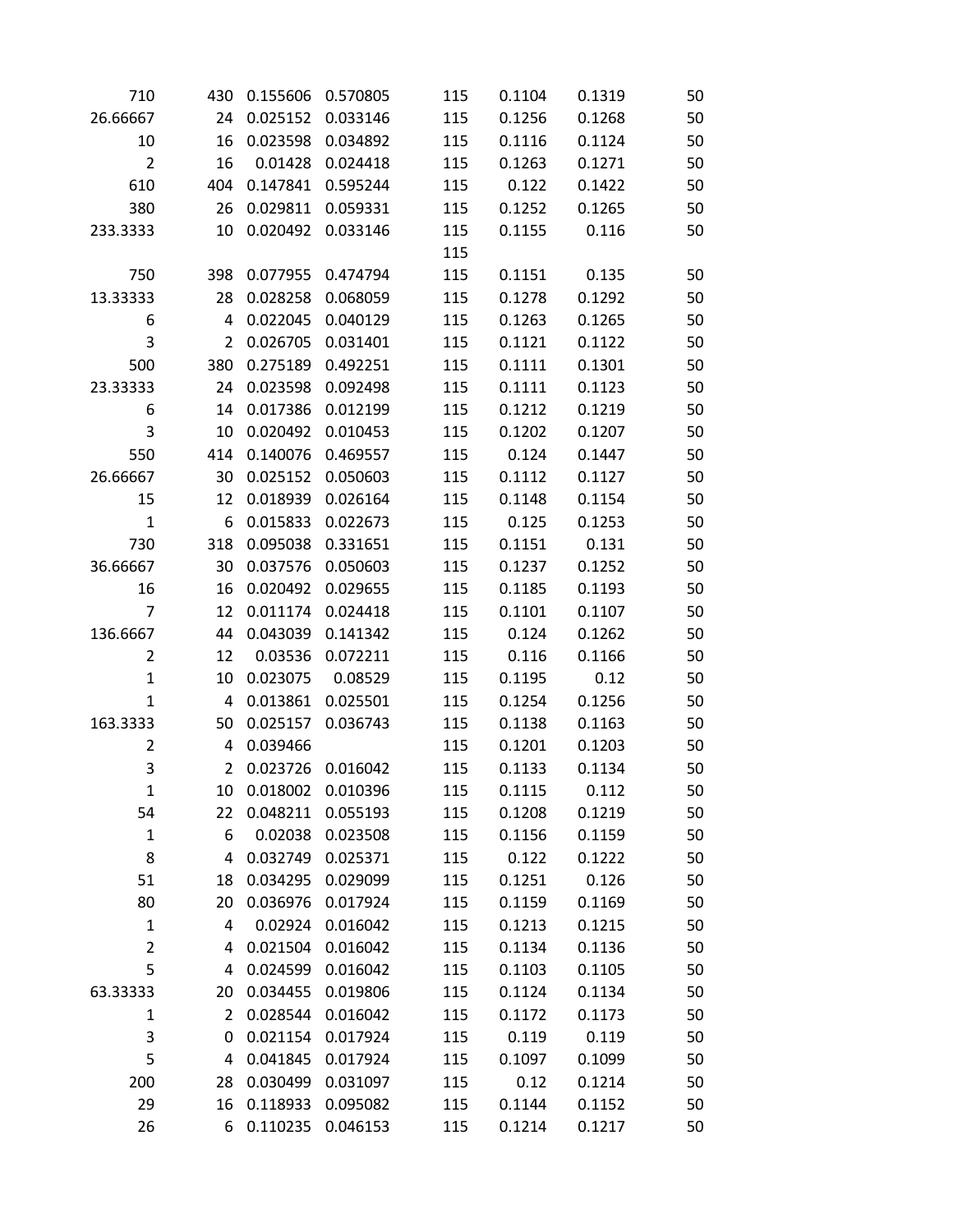| 14             | 6              | 0.07834  | 0.019806 | 115 | 0.1211 | 0.1214 | 50 |
|----------------|----------------|----------|----------|-----|--------|--------|----|
| 170            | 24             | 0.028957 | 0.060784 | 115 | 0.1213 | 0.1225 | 50 |
| 33             | 2              | 0.068944 | 0.027235 | 115 | 0.1201 | 0.1202 | 50 |
| 41             | 10             | 0.081248 | 0.042146 | 115 | 0.1208 | 0.1213 | 50 |
| 47             | 12             | 0.076634 | 0.045874 | 115 | 0.1207 | 0.1213 | 50 |
| 390            | 34             | 0.068161 | 0.180516 | 115 | 0.1185 | 0.1202 | 50 |
| 64             | 2              | 0.080993 | 0.042955 | 115 | 0.1211 | 0.1212 | 50 |
| 53             | 6              | 0.074577 | 0.044742 | 115 | 0.1144 | 0.1147 | 50 |
| 35             | 2              | 0.072973 | 0.071539 | 115 | 0.117  | 0.1171 | 50 |
| 36.66667       | 36             | 0.015938 | 0.055461 | 115 | 0.1195 | 0.1213 | 50 |
| $\overline{2}$ | 4              | 0.067521 | 0.045874 | 115 | 0.1191 | 0.1193 | 50 |
| $\overline{2}$ | 6              | 0.072357 | 0.030963 | 115 | 0.1173 | 0.1176 | 50 |
| 3              | 12             | 0.073969 | 0.057247 | 115 | 0.1188 | 0.1194 | 50 |
| 53.33333       | 26             | 0.010627 | 0.046528 | 115 | 0.1157 | 0.117  | 50 |
| $\overline{2}$ | 6              | 0.058973 | 0.042955 | 115 | 0.1118 | 0.1121 | 50 |
| 4              | 8              | 0.062555 | 0.042146 | 115 | 0.1158 | 0.1162 | 50 |
| 15             | 6              | 0.05002  | 0.034691 | 115 | 0.1142 | 0.1145 | 50 |
| 1766.667       | 24             | 0.048794 | 0.030963 | 115 | 0.1146 | 0.1158 | 50 |
| 410            | 6              | 0.029674 | 0.03045  | 115 | 0.1182 | 0.1185 | 50 |
| 106.6667       | $\overline{2}$ | 0.031412 | 0.028663 | 115 | 0.117  | 0.1171 | 50 |
| 1220           | 12             | 0.040103 | 0.044742 | 115 | 0.116  | 0.1166 | 50 |
| 40             | 30             | 0.003004 | 0.025371 | 115 | 0.1191 | 0.1206 | 50 |
| 6              | 6              | 0.014971 | 0.01978  | 115 | 0.1208 | 0.1211 | 50 |
| $\mathbf{1}$   | $\overline{2}$ | 0.01839  | 0.023508 | 115 | 0.1205 | 0.1206 | 50 |
| $\mathbf{1}$   | 0              | 0.044033 | 0.021644 | 115 | 0.1198 | 0.1198 | 50 |
| 63.33333       | 22             | 0.00218  | 0.017924 | 115 | 0.1116 | 0.1127 | 50 |
| 1              | 0              | 0.009747 | 0.012278 | 115 | 0.1146 | 0.1146 | 50 |
| 6              | 2              | 0.019206 | 0.01416  | 115 | 0.1223 | 0.1224 | 50 |
| 4              | 0              | 0.026773 | 0.017924 | 115 | 0.1116 | 0.1116 | 50 |
| 156.6667       | 18             | 0.043393 | 0.048315 | 115 | 0.1142 | 0.1151 | 50 |
| 3              | 0              | 0.034748 | 0.03045  | 115 | 0.1145 | 0.1145 | 50 |
| $\mathbf{1}$   | 0              | 0.014    | 0.023304 | 115 | 0.1272 | 0.1272 | 50 |
| 176.6667       | 0              | 0.029561 | 0.023304 | 115 | 0.1209 | 0.1209 | 50 |
| 76.66667       | 50             | 0.097286 |          | 115 | 0.1263 | 0.1288 | 50 |
| $\overline{2}$ | 6              | 0.018073 |          | 115 | 0.1261 | 0.1264 | 50 |
| $\overline{2}$ | 12             | 0.0181   |          | 115 | 0.1147 | 0.1153 | 50 |
| $\overline{2}$ | 12             | 0.009272 |          | 115 | 0.1138 | 0.1144 | 50 |
| 150            | 56             | 0.156346 |          | 115 | 0.1259 | 0.1287 | 50 |
| $\mathbf{1}$   | 8              | 0.02977  |          | 115 | 0.1225 | 0.1229 | 50 |
| 1              | 4              | 0.008674 |          | 115 | 0.1268 | 0.127  | 50 |
| $\mathbf 1$    | 10             | 0.02098  |          | 115 | 0.1239 | 0.1244 | 50 |
| 74             | 56             | 0.07771  |          | 115 | 0.1249 | 0.1277 | 50 |
| 3              | 10             | 0.021512 |          | 115 | 0.1164 | 0.1169 | 50 |
| $\overline{2}$ | 0              | 0.008821 |          | 115 | 0.1112 | 0.1112 | 50 |
| $\mathbf{1}$   | 2              | 0.008821 |          | 115 | 0.1277 | 0.1278 | 50 |
| 330            | 22             | 0.088078 | 0.024888 | 115 | 0.1113 | 0.1124 | 50 |
| 9              | 8              | 0.030607 | 0.015934 | 115 | 0.1119 | 0.1123 | 50 |